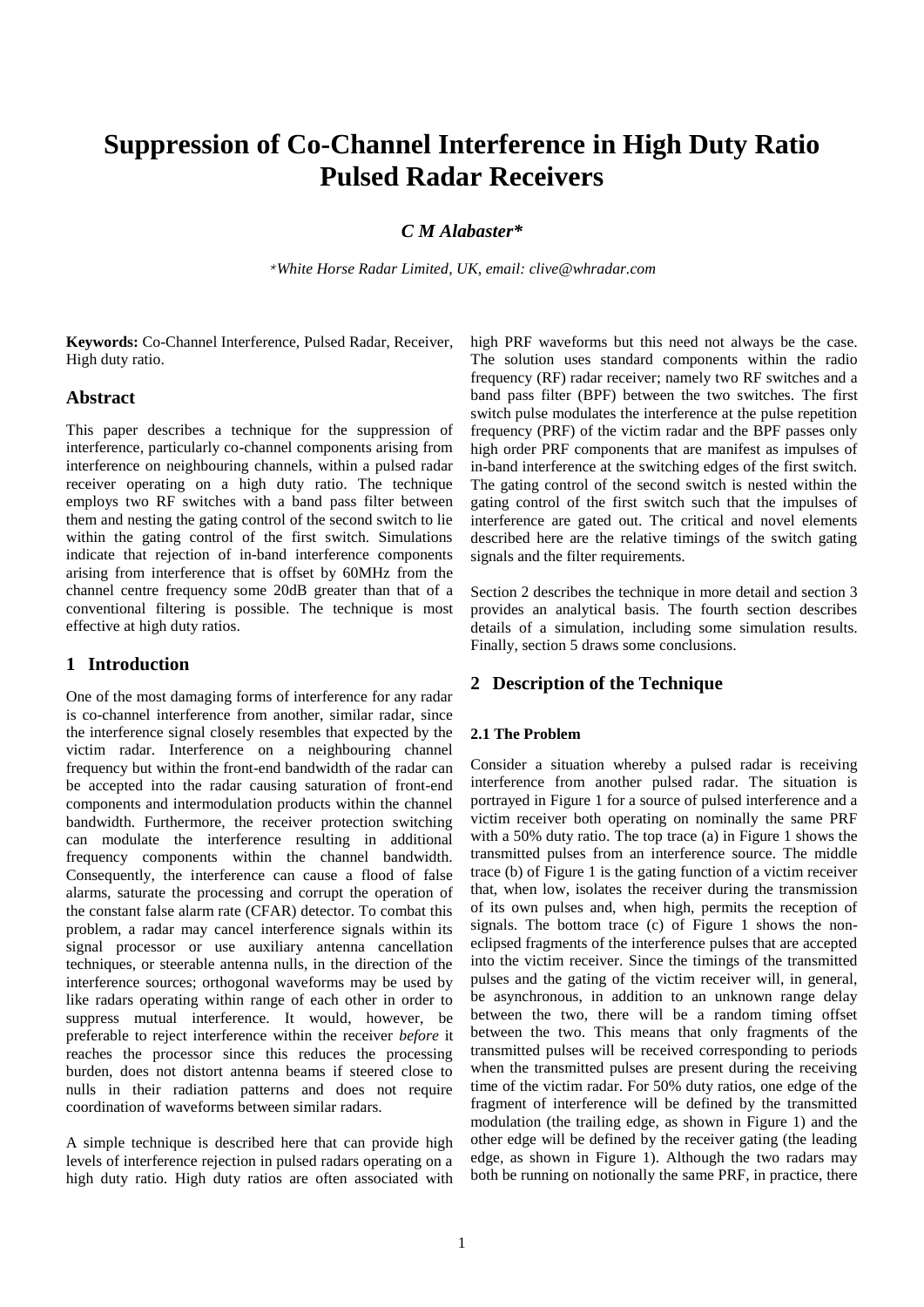will always be a slight difference in their PRFs. Furthermore, the range between the transmitter of the interference and the receiver may constantly be changing. Both the PRF difference and changing range will ensure that the timings of the transmitted pulses and receiver gating drift in and out of phase with each other and, as a result, the width of the fragment of interference is constantly changing. Additionally, the definition of the leading/trailing edges of this fragment swaps periodically between the transmitted modulation and receiver gating. The bandwidth of the interference is given by the reciprocal of the pulse fragment width and will therefore constantly be changing. The rate at which the spectrum of the interference decays at higher offset frequencies from its carrier frequency depends on the rise and fall times of the transmitted modulation and receiver gating. Since both these signals tend to have sharp edges, there will be considerable spectral spread into neighbouring channels. As the duty ratio of the transmitter and receiver reduce, or the width of the transmitted pulses becomes much less than the victim receiver's open time, both edges of the interference pulses become more likely to be defined by the transmitted modulation. Notwithstanding this, there is always some likelihood that fragments of interference will have one edge defined by the receiver gating. A complete solution to mutual interference must therefore address both the transmission of pulses and the receiver.



<span id="page-1-0"></span>Figure 1: Interference from pulsed radar operating on a 50% duty ratio. (a) Pulsed interference, (b) Gating control of victim receiver (*high* = receiver open, *low* = receiver closed), (c) Fragment of interference pulse accepted into receiver.

#### **2.2 The Solution**

The classic solution to limit the spectral spread of transmitted pulses is to shape the pulses with a weighting function [\[1\].](#page-5-0) This extends the rise and fall times of the transmitted pulses. Even the simple expedient of imparting a cosine function rise and fall (voltage) profile over the first and last 20ns of a 2.5μs pulse can reduce the spectral envelope by 15dB at an offset frequency of 60MHz compared with 2ns rise and fall times.

If, however, only one edge of the pulse has the 20ns cosine profile and the other edge has a 2ns rise time, then the improvement is only 4.5dB at a 60MHz offset frequency. Clearly, it is important that both edges of the interference pulse fragment be shaped in order to reduce co-channel interference.

Whilst it is possible to shape the receiver gating function in much the same way that transmitted pulses may be shaped, it is not always practical to do so. Firstly, if the interference is powerful enough to drive any subsequent amplifier stages into saturation, the profiled edges will be 're-sharpened'. Secondly, the extended rise and fall times on the receiver gating function increase eclipsing losses and the minimum range [\[2\].](#page-5-1)

The reduction in spectral spread can be imparted within the receiver using a combination of two switches with a filter between them. A block diagram of a typical superheterodyne receiver front-end is shown in [Figure 2.](#page-1-1) The crucial and novel elements are the two switches, and specifically, the timing controls to these switches, with the band pass filter (BPF) sandwiched between them and these components are highlighted using the light grey shading in [Figure 2.](#page-1-1) Any pulsed radar receiver requires a protection switch before the low noise amplifier (LNA) in order to isolate it from damaging levels of transmitter leakage power during its transmitted pulses; this forms the first RF switch. Received signals are then amplified in the LNA and down-converted to an intermediate frequency (IF) using a mixer. The BPF is designed to filter out interference falling outside the channel bandwidth of the radar and so may typically have a bandwidth of a several MHz; it is not intended to be the matched filter, which would typically come further along the processing chain. The BPF is more easily implemented in the IF signal path, rather than at the incoming (microwave) RF section, since it requires a more modest *Q*-factor here. The isolation provided by the protection switch may typically be around 60dB and, although adequate to protect the LNA from saturation, still results in a detectable level of transmitter leakage power within the receiver. This should be removed using an additional high isolation switch before the high gain amplifier chain; this is the second switch shown on the right of [Figure 2.](#page-1-1)



<span id="page-1-1"></span>Figure 2: Radar superheterodyne receiver front-end block diagram.

In order to isolate the receiver effects from those of shaping the transmitted pulses, it is most convenient to consider continuous wave (CW) interference. If CW interference is received on a neighbouring channel it should be subject to a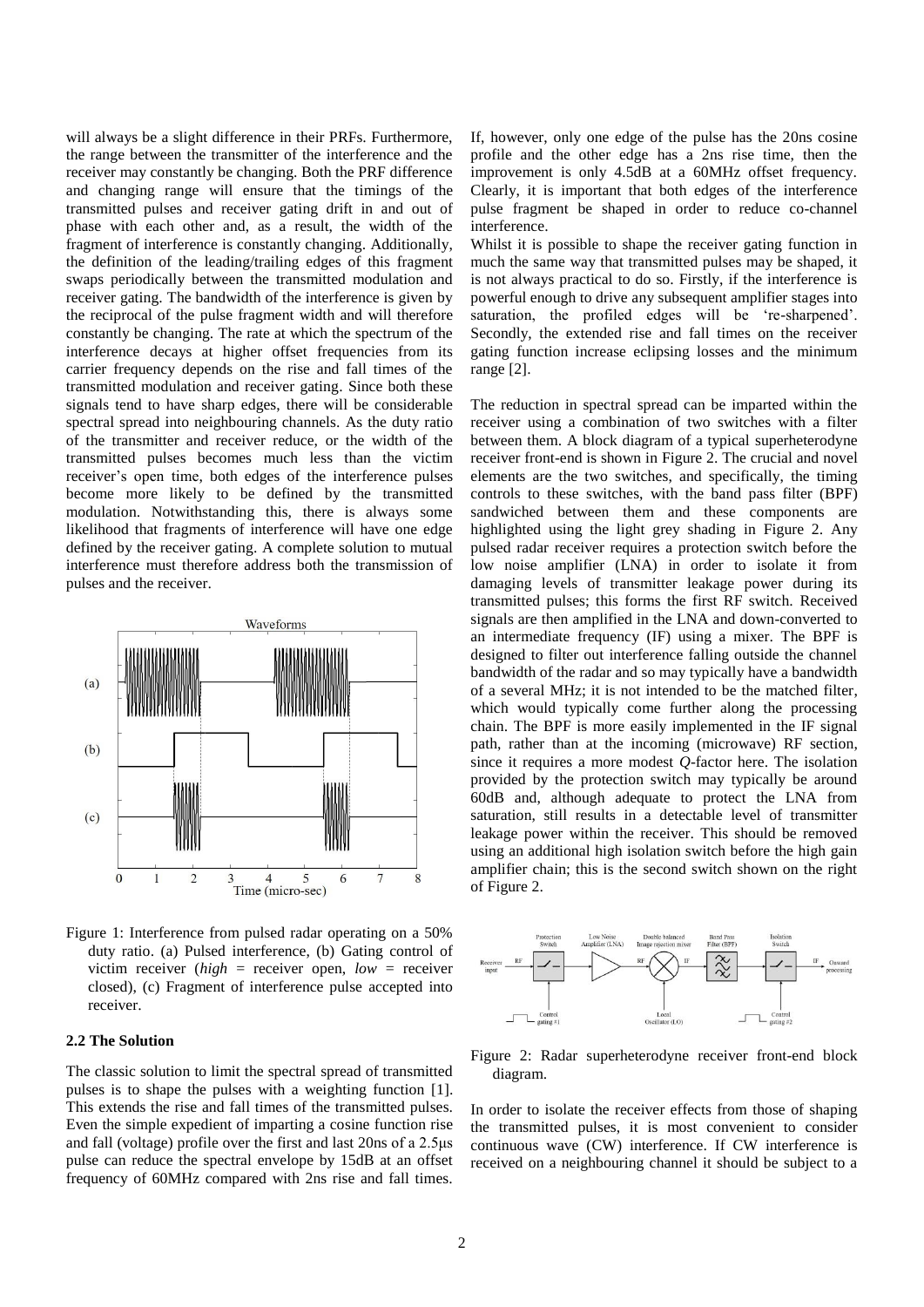high degree of rejection by the BPF, however, the action of the protection switch pulse modulates the interference at the receiving system's PRF and causes significant spectral spread into the pass band of the BPF, especially if the protection switch imparts fast rise and fall times. Ironically, the protection switch has exacerbated the problem. The BPF passes high order PRF harmonics that result in an output signal comprising short bursts (*impulses*) of interference occurring at the rising and falling edges of the pulses of interference, i.e. at the rising and falling edges of the gating function of the protection switch. The BPF has *differentiated* the pulses of interference. The duration of these 'impulses' is proportional to the rise and fall times of the protection switch and inversely proportional to the bandwidth of the BPF and the frequency of the interference; they may typically last for a few tens of nano-seconds for a filter bandwidth of 25-30MHz. The high isolation switch that follows the BPF must now have a gating control nested within that of the protection switch such that these impulses are gated out. The gating timings are illustrated in [Figure 3](#page-2-0) and a close-up view of the rising and falling edges with 30ns nested timings is shown in [Figure 4.](#page-2-1) In gating out the impulses, the in-band interference is removed. Should this interference not be removed it could cause false target indications, mask smaller genuine target responses falling coincident in range and velocity as the interference, sap effort from the tracker which may attempt to track these responses and corrupt the operation of the constant false alarm rate (CFAR) detection; in short, the interference could have similar effects as would false target jamming. The only in-band interference that remains are high order PRF harmonics associated with the filtered interference. Consequently, the in-band interference is reduced by approximately the level of the filter rejection at the centre frequency of the interference and will be significantly lower than that seen on the BPF output, or if the gating function to the high isolation switch was not properly nested within the gating function of the protection switch. The exact timings in a practical system would have to be adjusted to account for the group delay between the two switches. The (small) penalty paid for the high degree of interference rejection is the slightly increased dead time due to the nesting and subsequent increases in eclipsing losses. It is therefore advantageous to ensure that these impulses be as short-lived as possible, such that the dead time due to switch nesting may be minimised, and so this demands rapid switching of the protection switch, a wide pass band of the BPF and minimal dispersion in all the circuits between the two switches. To this end, the BPF should have a linear phase filter response across its (wide) pass band, which is most readily achieved if its pass band is centred at a high frequency, i.e. a high value of IF is used (VHF (30-300MHz) or UHF (300-1000MHz) being better than HF (3-30MHz) [\[3\]\)](#page-5-2).

The design of the BPF is crucial to the success of the interference rejection. The impulses represent the filter's transient response to the rising and falling edges of the pulse of out-of-band interference. The duration of the impulses is reduced for a large offset between the filter pass band and the interference and for a wide pass band. The pass band should not be so wide, however, that it compromises the rejection of out-of-band interference. Resistive filter losses introduce damping which lengthens the impulses; dispersion in the filter, and other components before the isolation switch, also stretches the impulses and should be avoided.



<span id="page-2-0"></span>Figure 3: Signal waveforms. (a) protection switch gating, (b) BPF output signal, (c) isolation switch gating, (d) signal at isolation switch output.



<span id="page-2-1"></span>

#### **3 Theory**

The processing of a received signal by the analogue receiver components highlighted in grey in [Figure 2](#page-1-1) entails switching between the time and frequency domains. The gating function provided by the two switches is most conveniently applied in the time domain whereas the filtering function of the BPF is most conveniently applied in the frequency domain. The Fourier transform, together with the inverse Fourier transform, enables one to transform from the time (*t*) to frequency (*ω*) domains and back again [\[4\].](#page-5-3)

Let the CW interference signal be given by:  

$$
s_0(t) = \cos(\omega_i t)
$$
 (1)

where  $\omega_i$  is the angular frequency of the interference.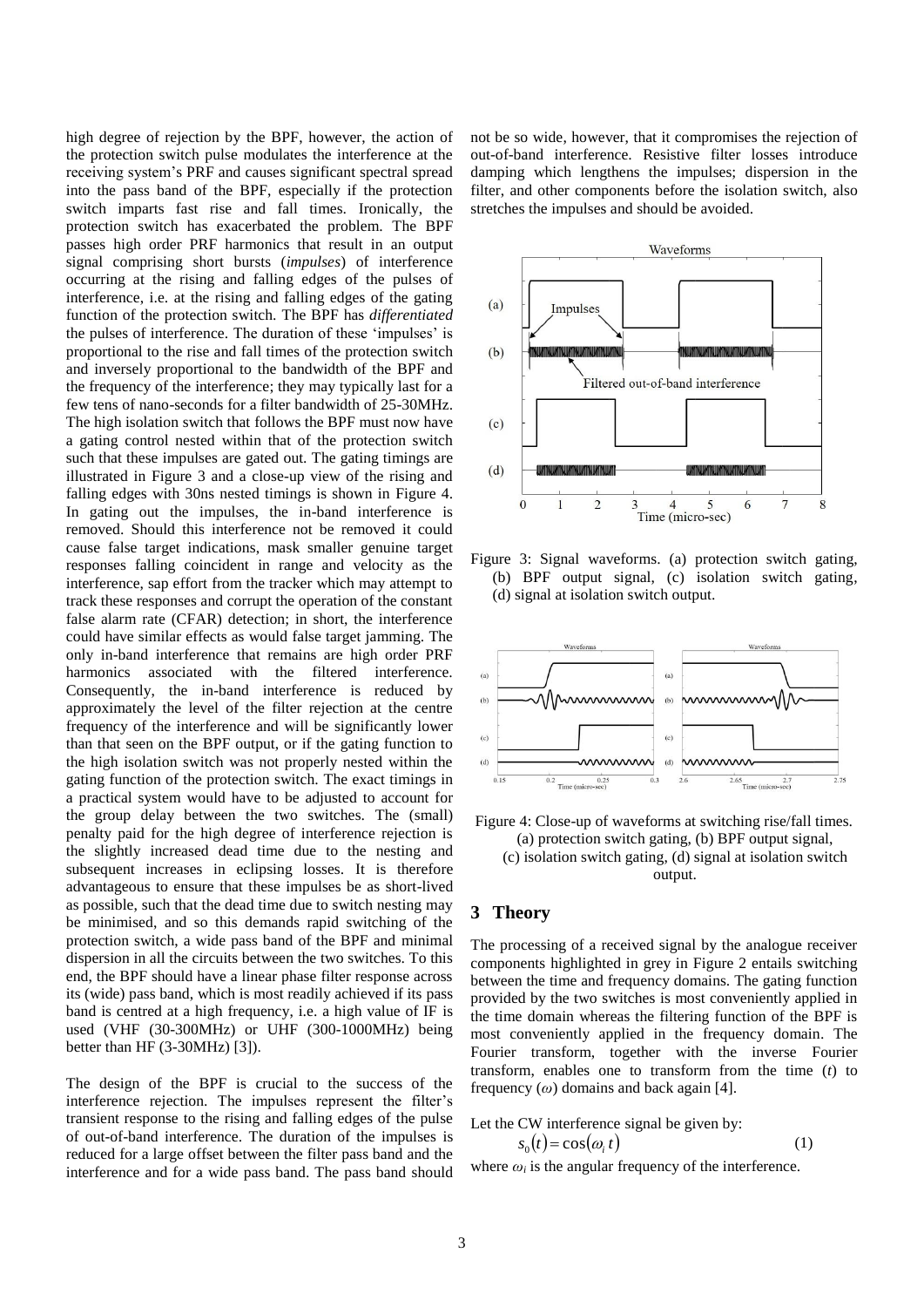It is necessary to consider just a single cycle of the pulsing operation of the protection switch which can therefore be represented by the idealised time gating function:

$$
g_1(t) = 1 \t 0 \le t \le \tau
$$
  
= 0 elsewhere (2)

This switch modulates the interference signal with zero insertion loss when the switch is closed and infinite isolation when open. It results in a rectangular pulse of interference having a pulse width,  $\tau$ , of infinitely fast rise and fall times. The pulse modulated interference signal on the switch output is therefore:

$$
s_1(t) = s_0(t) \cdot g_1(t) = \cos(\omega_t t) \qquad 0 \le t \le \tau
$$
  
= 0 \qquad \qquad \text{elsewhere} \qquad (3)

(The amplification and down-conversion process is inconsequential to the rejection of interference and so the same interference carrier frequency has been retained throughout.) The  $s_I(t)$  signal is a single pulse of the original interference from time,  $t = 0$  to  $t = \tau$ .

The spectrum of this signal is given by its Fourier transform, which is defined as:

$$
S_1(\omega) = \mathcal{F}\{s_1(t)\} = \int_{-\infty}^{+\infty} s_1(\omega)e^{-j\omega t} dt
$$
 (4)

In this case, the function  $s_I(t)$  is given by the product of two functions, so:

$$
S_1(\omega) = \mathcal{F}\left\{s_0(t)g_1(t)\right\} = S_0(\omega) * G_1(\omega) \tag{5}
$$

where  $S_0(\omega)$  represents the Fourier transform of  $s_0(t)$ ,  $G_1(\omega)$ represents the Fourier transform of *g1* (*t*) and \* represents the convolution of the two. In practice, it is not necessary to use convolution since the Fourier transform of *s1* (*t*) may be derived directly from the definition of the Fourier transform given by Equation (4) over three time intervals;  $t < 0$ ,  $0 \le t \le \tau$ and  $t > \tau$ . The resulting spectrum is given by:

$$
S_1(\omega) = \frac{-j\omega + j\omega \cdot e^{j\omega \tau} \cdot \cos(\omega_i \cdot \tau) + \omega_i \cdot e^{j\omega \tau} \cdot \sin(\omega_i \cdot \tau)}{\omega_i^2 - \omega^2} \tag{6}
$$

This is the classic sinc function spectrum centred at  $\omega_i$  with an angular frequency offset to the nulls at multiples of  $2\pi/\tau$ .

Should the analysis be extended to capture at least two periods of the gating function,  $g_I(t)$ , its periodicity would be evident and would result in a set of discrete spectral responses offset by harmonics of the PRF and whose envelope conforms to the sinc function given by Equation (6).

Let the BPF have an idealised transfer function given by:

$$
F(\omega) = \cos \beta + j \sin \beta = e^{j\beta} \qquad \omega_L \le \omega \le \omega_U \qquad (7)
$$
  
= 0 \qquad \qquad \text{elsewhere}

where  $\omega_L$  and  $\omega_U$  are the lower and upper frequency limits of the pass band, respectively, and  $\beta$  is the phase constant of the filter. Within its pass band, the filter has a magnitude response of 1 and a phase response of *β*. Thus, the filter has a rectangular response of zero pass band insertion loss and infinite stop band isolation and has a linear phase response within its pass band; the filter is therefore non-dispersive. It may be assumed that  $\omega_i$  is well outside the pass band,  $\omega_L$  to

*ωU*, and so the filter passes only low-level, high order sidelobes of the sinc function that are offset well away from  $\omega_i$  represented by Equation (6).

The filter output therefore has a spectrum given by:  $S(\omega) = S(\omega) E(\omega)$ 

$$
S_2(\omega) = S_1(\omega) \cdot F(\omega) \tag{8}
$$

Substitution of Equations (6) and (7) into Equation (8) gives:

$$
S_2(\omega) = \frac{-j\omega e^{j\beta}}{\omega_i^2 - \omega^2} \left[ 1 - e^{j\omega \tau} \cdot \cos(\omega_i \tau) + \frac{j\omega_i}{\omega} \cdot e^{j\omega \tau} \cdot \sin(\omega_i \tau) \right]
$$
  

$$
\omega_L \le \omega \le \omega_U
$$
 (9)

elsewhere  $S_2(\omega) =$ 

The time domain representation of this signal may be obtained via an inverse Fourier transform, i.e.:

$$
s_2(t) = \mathcal{F}^{-1}\{S_2(\omega)\} = \frac{1}{2\pi} \int_{-\infty}^{+\infty} S_2(\omega)e^{j\omega t} d\omega \tag{10}
$$

In this case, the upper expression for  $S_2(\omega)$  given by Equation (9) can be substituted in Equation (10) and the limits of integration can be reduced to  $\omega_L$  and  $\omega_U$ . Note also that:

$$
\beta = \frac{\omega}{v_p} \tag{11}
$$

where  $v_p$  is the phase velocity through the filter. The time domain representation of the filter output is therefore given by:

$$
s_2(t) = \frac{1}{2\pi} \int_{\omega_L}^{\omega_U} \left[ -j\omega e^{j\omega(t+1/\nu_p)} + j\omega e^{j\omega(t+\tau+1/\nu_p)} \cdot \cos(\omega_i \cdot \tau) + \dots \right]
$$
  
 
$$
\cdots \quad \omega_i \cdot e^{j\omega(t+\tau+1/\nu_p)} \cdot \sin(\omega_i \cdot \tau) \right] / (\omega_i^2 - \omega^2) \quad d\omega \quad (12)
$$

This signal is incident on the isolation switch. Again, it is necessary to consider just a single cycle of the pulsing operation of the isolation switch which can therefore be represented by the idealised gating function:

$$
g_2(t) = 1 \t t_n \le t \le \tau - t_n
$$
  
= 0 elsewhere (13)

where  $t_n$  is the nesting margin of the isolation switch within the timings of the protection switch,  $g_I(t)$ . The gating function to the isolation switch is a pulse of width  $\tau$ -2 $t_n$  delayed by  $t_n$ with respect to  $g_1(t)$ . As for the protection switch, the isolation switch exhibits infinitely fast rise and fall times, zero insertion loss when the switch is closed and infinite isolation when open and it provides further modulation of the interference signal.

The waveform on the output of the isolation switch is therefore given by:

$$
s_3(t) = s_2(t) \cdot g_2(t) \tag{14}
$$

The spectrum of the output signal is given by the Fourier transform of  $s_3(t)$ , i.e.:

$$
S_3(\omega) = \mathcal{F}\{s_3(t)\} = S_2(\omega) * G_2(\omega)
$$
 (15)

where  $G_2(\omega)$  represents the Fourier transform of  $g_2(t)$ .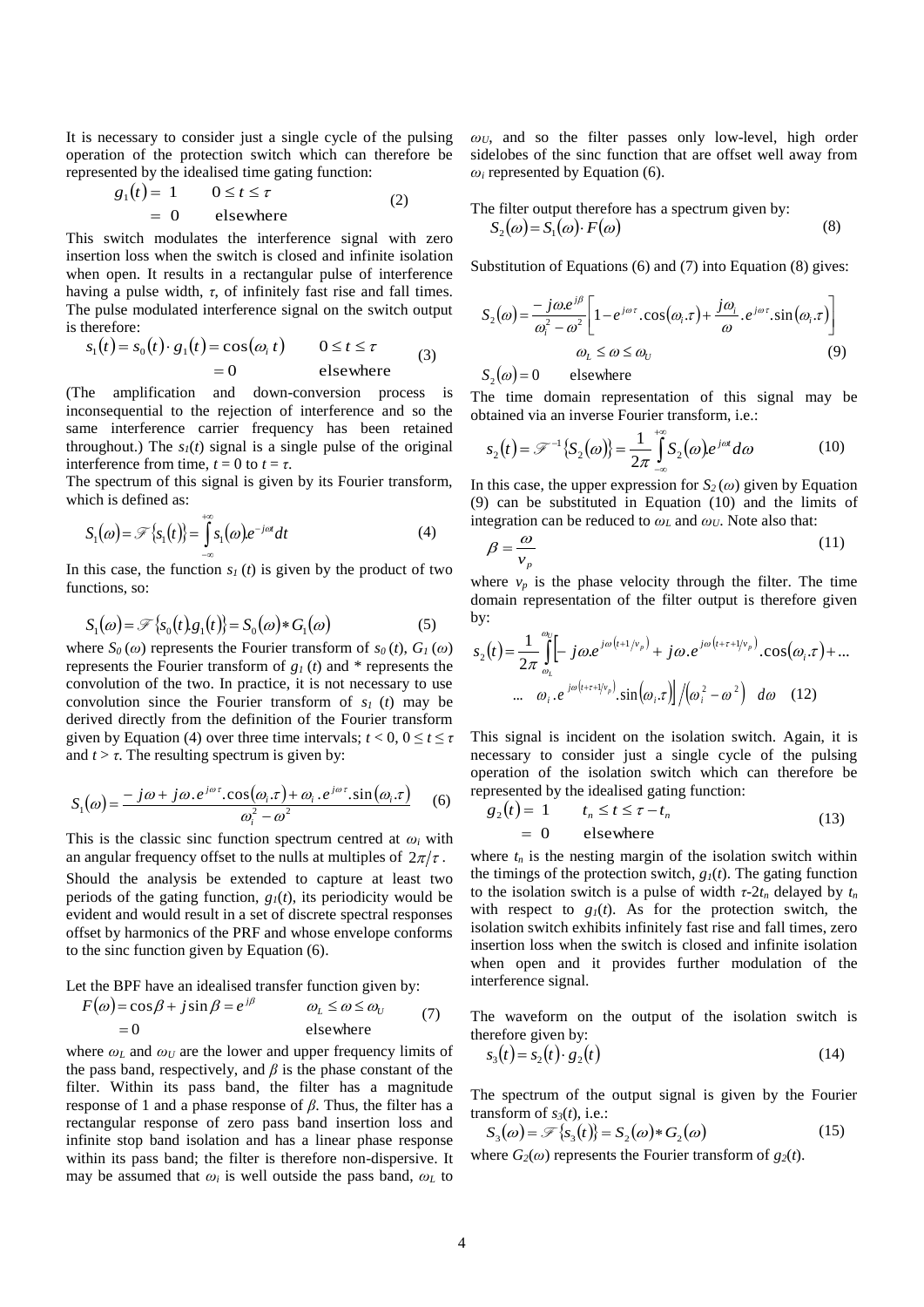Ascertaining the spectra and waveforms of the signals on the input and output of the isolation switch entails an evaluation of the integral of Equation (12). The precise nature of these signals depends on the values of  $\omega_i$  and  $\tau$  with respect to  $\omega_L$ and *ωU*. Of particular interest here, is the case of both *ω<sup>L</sup>* and *ωU* being offset from *ω*<sup>*i*</sup> by many times  $2π/τ$ , i.e. typically,

 $\omega_{i}$  -  $(\omega_{L}$  ,  $\omega_{U})$  > 100 × 2 $\pi/\tau$  . Evaluation of Equation (9) and the integral of Equation (12) is awkward but some general trends may be observed for the particular choice of parameter values of interest here that aid

understanding. Equation (9) is of the general form:  $(-j\omega + a)^2$  $(1-e^{j\omega\tau})$  $\omega + a_1 + \omega$  $\omega + a$   $\int_{1}^{1} e^{j}$ *c e j a*  $\frac{j\omega + a}{2}$   $\left(1 -j\omega+a)^2 +$  $\frac{-j\omega + a}{\omega + a^2 + \omega^2} \Big( 1$ (16)

The  $e^{i\beta}$  term in Equation (9) merely introduces a phase offset to the spectrum or a time shift equivalent to the delay through the filter into the waveform, Equation (10), and may be ignored here. The inverse Fourier transform of Equation (16) represents the waveform of an exponentially decaying cosine wave starting at time  $t = 0$  followed by an exponentially decaying negative cosine wave starting at time  $t = \tau$ . The frequency of the cosine waves is given by *ω<sup>c</sup>* and the factor '*a*' is the time constant of the exponential decay and will be large and positive for a wide pass band filter centred well away from the carrier frequency of the interference i.e.:

$$
|\omega_U - \omega_L|
$$
 is large and  $|\omega_i - (\omega_L, \omega_U)| > 100 \times 2\pi/\tau$ .

The exponentially decaying cosine waves are the underdamped transient responses of a resonant circuit, i.e. the response of the ideal, loss-less filter to the rising and falling edges of the input pulse. The frequency, *ωc*, corresponds to the resonant frequency of the circuit, i.e. the centre frequency of the filter pass band. The duration of a filter's response is given by the inverse of its bandwidth, therefore  $a \propto |\omega_{U} - \omega_{L}|$ . As the filter bandwidth increases, '*a*' becomes increasingly large and the exponential decay becomes more rapid with the result that the waveform tends towards a positive impulse at  $t = 0$  and a negative impulse at  $t = \tau$ . This waveform represents the differential of the input pulse whose spectrum is of the form:  $1 - e^{j\omega t}$ . It may therefore be understood that, for the particular choice of parameters described here, the waveform,  $s_2(t)$  approximates the differential of the  $s<sub>I</sub>(t)$  pulse and resembles the impulses shown in [Figure 4,](#page-2-1) trace (b).

The exponentially decaying cosine 'impulses' reduce to 37% of their initial amplitude after a time  $1/(\omega_U - \omega_L)$ . Setting the nesting offset to the inverse of the BPF bandwidth,  $t_n = 1/(\omega_U - \omega_L)$ , enables waveform  $g_2(t)$  to gate out most of the impulses. Increasing  $t_n$  to  $2/(\omega_U - \omega_L)$  allows the impulses to decay to 14% of their initial amplitude, and so more of the impulses are gated out but the dead time and eclipsing losses are doubled. The waveform on the isolation switch output is now very low:  $s_3(t) \approx 0$  for all *t*. In this way, significant rejection of the interference within the pass band can be achieved.

### **4 Simulation Results**

The signals within the IF section of a hypothetical receiver have been simulated in accordance with the techniques and theory described in the earlier sections. An 8 pole Butterworth filter design has been modelled. A high PRF with a high duty ratio is assumed and would be typical parameters for a high PRF air-to-air velocity search mode of an airborne intercept or fire control radar [\[5\].](#page-5-4) The following parameters have been assumed:

| PRF of receiver                             | 250 kHz           |
|---------------------------------------------|-------------------|
| Duty ratio                                  | 37.5%             |
| (receiver open time                         | $2.5 \,\mu s$ )   |
| IF centre frequency                         | 100 MHz           |
| BPF insertion loss at 100MHz                | 1.6 dB            |
| BPF 3dB bandwidth                           | 27.5 MHz          |
| Interference centre frequency in IF 160 MHz |                   |
| (i.e. 60MHz above IF centre)                |                   |
| BPF insertion loss at 160MHz                | $26.0 \text{ dB}$ |
| (Rejection <i>wrt</i> to pass band          | 24.4 dB)          |

It was further assumed that the protection switch had a rise and fall (voltage) profile of a cosine function over 10ns. The isolation switch had a 1ns rise and fall time that was nested 30ns within the 50% points of the rise and fall of the protection switch edges [\(Figure 4\)](#page-2-1). The fast rise and fall times of the isolation switch was intended to give rise to the slowest spectral decay in the interference and hence the most pessimistic result for interference rejection; slower rise/fall times would result in reduced in-band interference. The extra 30ns nesting margin at the beginning and end of each receiving period incurs a dead time totalling 60ns. This dead time reduces the receiver open time to  $2.5\mu s - 60ns = 2.44\mu s$ that results in an extra eclipsing loss of:  $20.log_{10}(2.44/2.50)$  = 0.21dB. A smaller increase in eclipsing loss would be incurred at a lower PRF.

The spectra of the various signals are shown in [Figure 5.](#page-5-5) These spectra were obtained via a uniformly weighted FFT over two complete cycles of the receiver pulsed waveform (8μs). The interference, pulse modulated by the protection switch, and down-converted by the mixer, is shown in the dark blue and its peak level at 160MHz is normalised to 0dB. Its envelope at 100MHz is at -56.5dB and is due entirely to the pulse modulation imparted by the protection switch. The filter characteristic in deciBels is shown in red. The filter provides 24.4dB rejection of interference at +60MHz offset from its centre frequency. The green spectrum corresponds to the interference signal seen on the output of the BPF. Its peak at 160MHz is at -26.04dB and corresponds to the filter insertion loss at this frequency. Its envelope at 100MHz is at -58.1dB which is only 1.6dB lower than the interference level at the IF centre frequency seen at the mixer output (due to the 1.6dB insertion loss of the BPF at 100MHz). This illustrates that the filter will prevent the out-of-band interference from saturating further amplification and processing stages but provides almost no rejection of in-band interference components incurred by the pulsing of the protection switch. The interference seen on the isolation switch output is shown